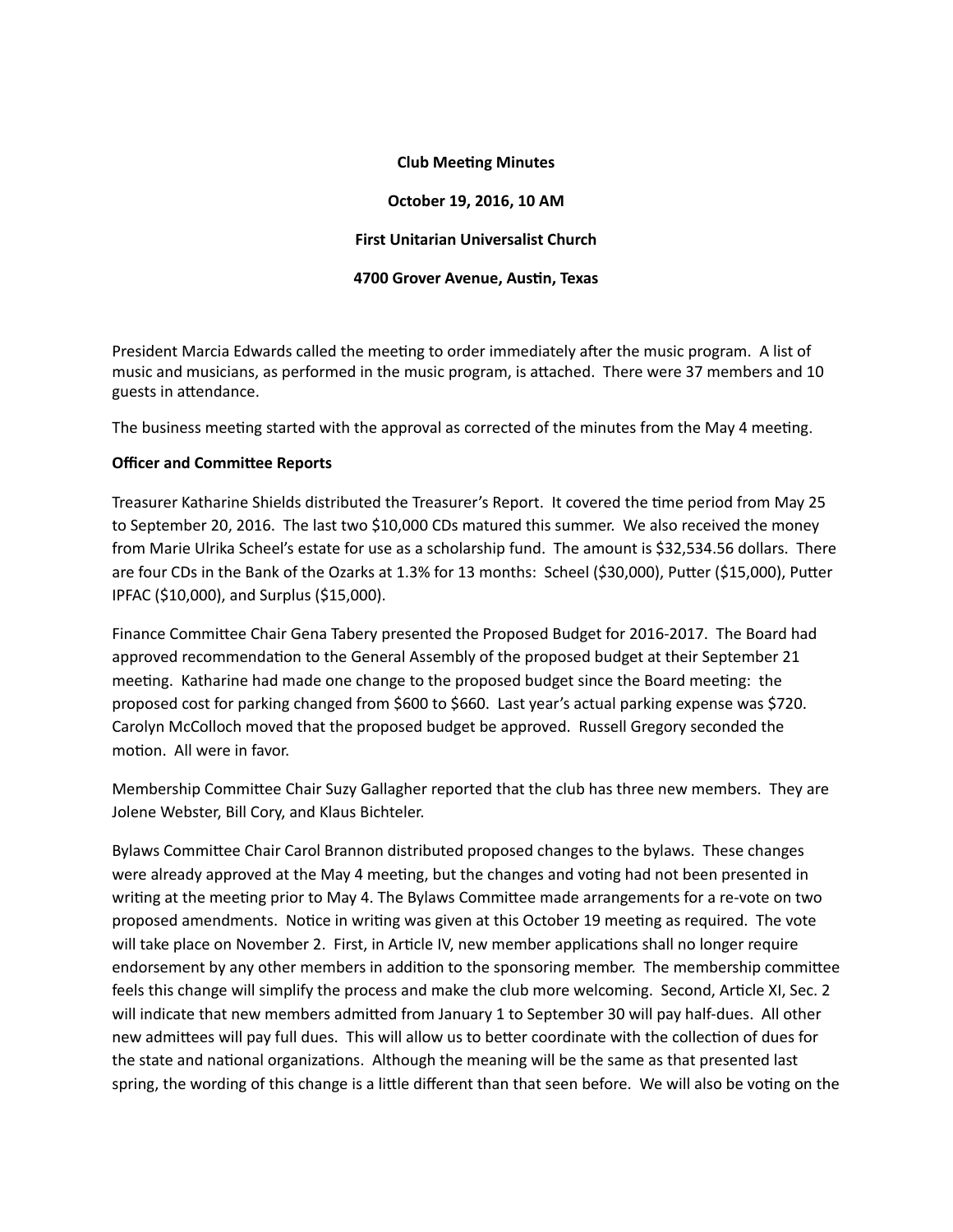deletion of "Active" in Articles X and XIV regarding voting.

Communications Committee Chair Pat Yingst collected feedback surveys that had been distributed before the program began. She was gathering information about website use.

District Six Vice-President Carolyn McColloch reported that District Six won the TFMC Ruth Humphrey trophy for the greatest number of community service hours in the state. The Wednesday Morning Music Club had the highest number of community service hours among District Six clubs. Congratulations were given and photos were taken of Carolyn McColloch who had the highest number of community service hours in WMMC, and of the two WMMC Community Service Co-Chairs: Kathryn Govier and Charles Palmer.

The meeting adjourned at 11:15 a.m.

Submitted by:

Virginia Kniesner

Recording Secretary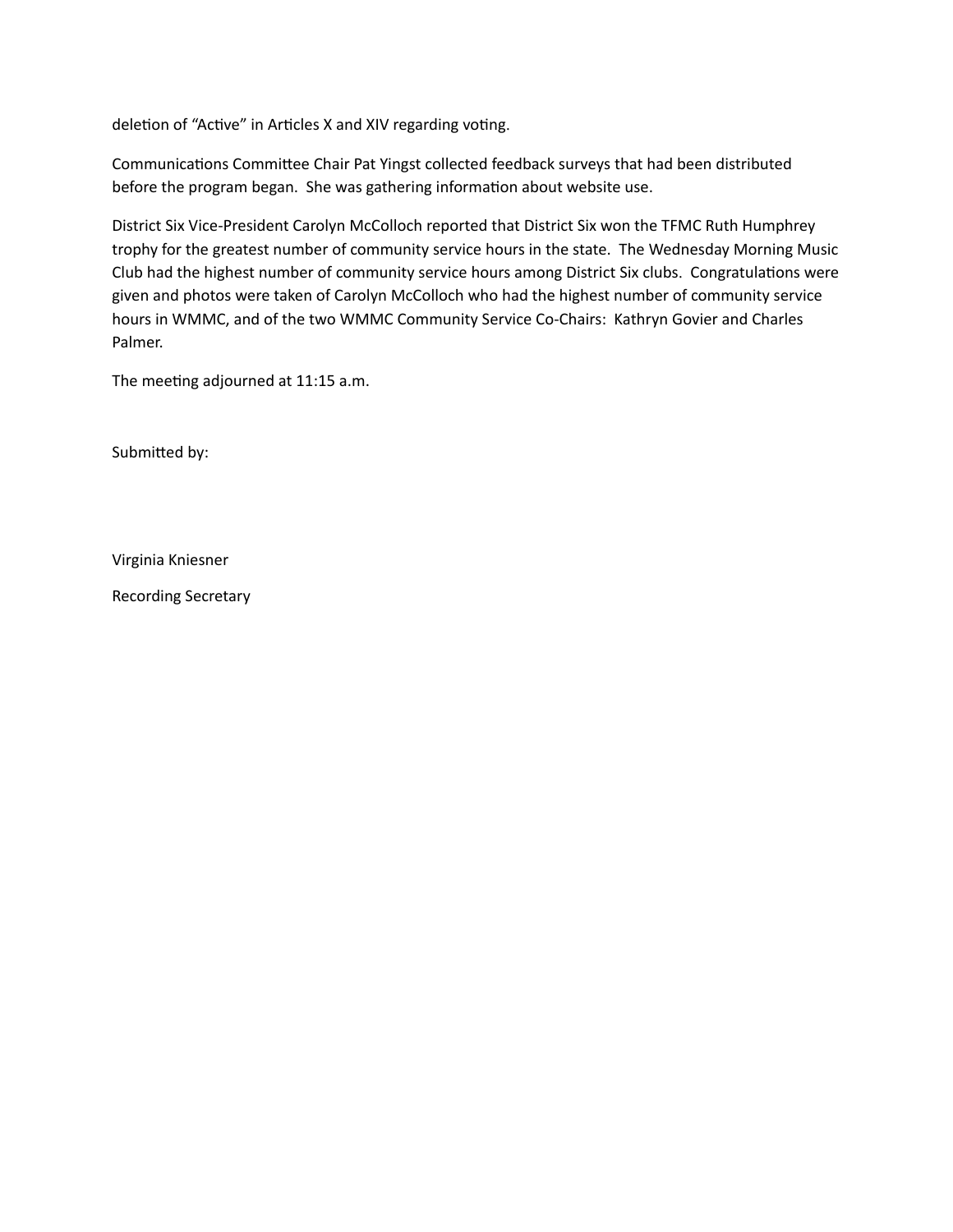### **\*Dedicated to Sacred Music**

#### **October 19, 2016**

## **First Unitarian Universalist Church, 4700 Grover Avenue**

#### List of music and musicians, as performed.

| Program Leader: | Mary Takvam |
|-----------------|-------------|
|                 |             |

Collect Leader: Sue Breuer

#### **Program**

"Christoper Columbus" and Columbus" Stephen Vincent Benet (1898-1943)

Rosemary Carr Benet (1898-1962)

Elizabeth Arend Lerner, reader

Sonata Seconda Dario Castello (1590-1658)

Allegro, Adagio, Allegro, Adagio, Allegro

Marianne Weiss Kim, soprano recorder

\*\*John Walters, cello, \*\*Gregory C. Eaton, harpsichord

Fugue No. 1 in C Major, BWV 846 Johann S. Bach (1685-1750)

From the Well-Tempered Clavier

\*\* Gregory C. Eaton, harpsichord

Nocturne in E Major, Op. 62, No. 2 **South Accord Exercise Chopin** (1810-1849)

Kay Race, piano

Sheep May Safely Graze **Sheep May Safely Graze** and the structure of the structure of the structure of the structure of the structure of the structure of the structure of the structure of the structure of the structure of